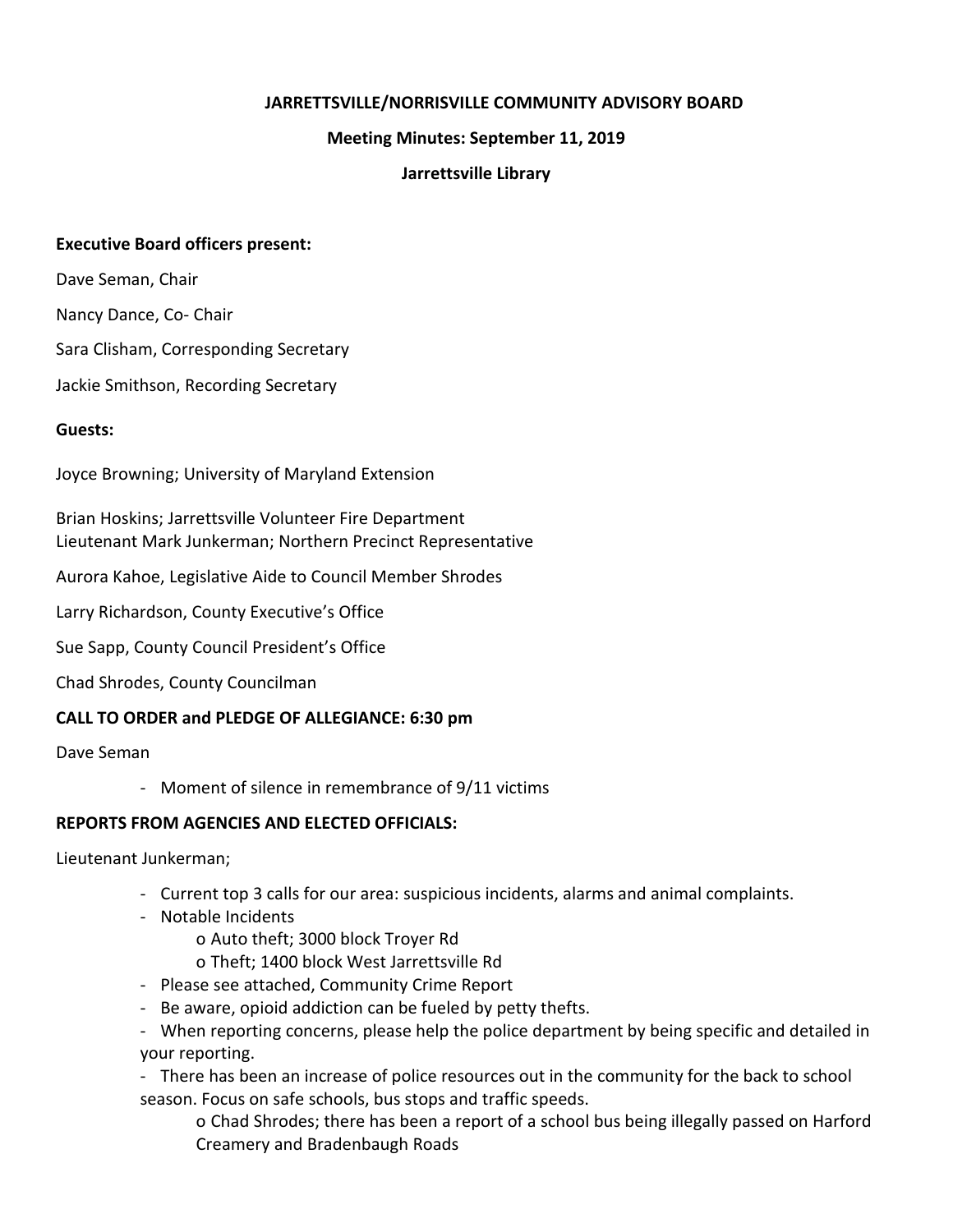## § Lieutenant Junkerman; Department will follow up

Larry Richardson;

- As of June 2019, Policy Director of Legislative Affairs and for Harford County and our current Community Advisory Board Liaison to the County Executive.

- A Forest Hill Resident
- Top 3 concerns the County is currently addressing with the State of Maryland
	- o Intersection of 23 and Grafton Shop
		- § Rumble strips have been installed, awaiting State funding for roundabout construction
		- · Connecting sections of the Ma & Pa Trail to other easements for public use
		- · State owned areas along 155 that need to be cleaned up
- Please see attached handouts
	- o Start the Conversation; HarfordTalks.com
	- o The Klein Family Harford Crisis Center
	- o Parent Academy, free event
	- o Mental Health and Safety Community Education Program

### Sue Sapp;

- Please see attached handout
	- o Highlights from the Harford County Council Meeting September 3, 2019 pgs 1 2
- Please visit the Harford County Council webpage for full Council meeting minutes, [http://www.harfordcountymd.gov/Council](https://nam05.safelinks.protection.outlook.com/?url=http%3A%2F%2Fwww.harfordcountymd.gov%2FCouncil&data=02%7C01%7Ckblowery%40harfordcountymd.gov%7C5637a030d3114bac363b08d74032af5c%7C4235188d82284164a04d76ccc8339f8f%7C0%7C0%7C637048458773162188&sdata=gol706tZTbA%2BF4JAk%2Fx88R7wpypSOiBuCjtfpLNdMR8%3D&reserved=0)

### Chad Shrodes;

- Transource update

o Transource has changed their proposal for the new powerlines to utilize only existing infrastructure and not create new easements and towers.

# Aurora Kahoe;

- Please see attached from Councilman Shrodes Office
	- o Delmarva Power Using Helicopter and Infrared Technology
	- o Amos Mill Rd Bridge Closure
	- o Roundabout Request for MD 23 and Grafton Shop Road pgs 1 4

# Brian Hoskins;

- Jarrettsville Volunteer Fire Department has about 75 volunteers and 2 paid technicians staffing their ambulance crew 24 hours a day/ 7 days a week.
- Harford County Cadet Program
	- o Harford County Public Schools and the Harford County Volunteer Fire and EMS Association to provide college level education and career training to high school seniors.
	- o Visit, [http://hcvfa.org/150/High-School-Cadet-Programf](https://nam05.safelinks.protection.outlook.com/?url=http%3A%2F%2Fhcvfa.org%2F150%2FHigh-School-Cadet-Program&data=02%7C01%7Ckblowery%40harfordcountymd.gov%7C5637a030d3114bac363b08d74032af5c%7C4235188d82284164a04d76ccc8339f8f%7C0%7C0%7C637048458773172181&sdata=E2qQKey%2BGvr9duKRFcgw5SKhSY2Ud8knEVuuRdqcVXQ%3D&reserved=0)or more information
- Upcoming Events
	- o September 14, Jarettsville Flea Market
	- o October 13th, JVFC Annual Open House
	- o November 10<sup>th</sup>Sportsman Bingo
- Please visit Jarrettsvillevfc.com and the Jarrettsville Volunteer Fire Company page on Facebook for more information and upcoming events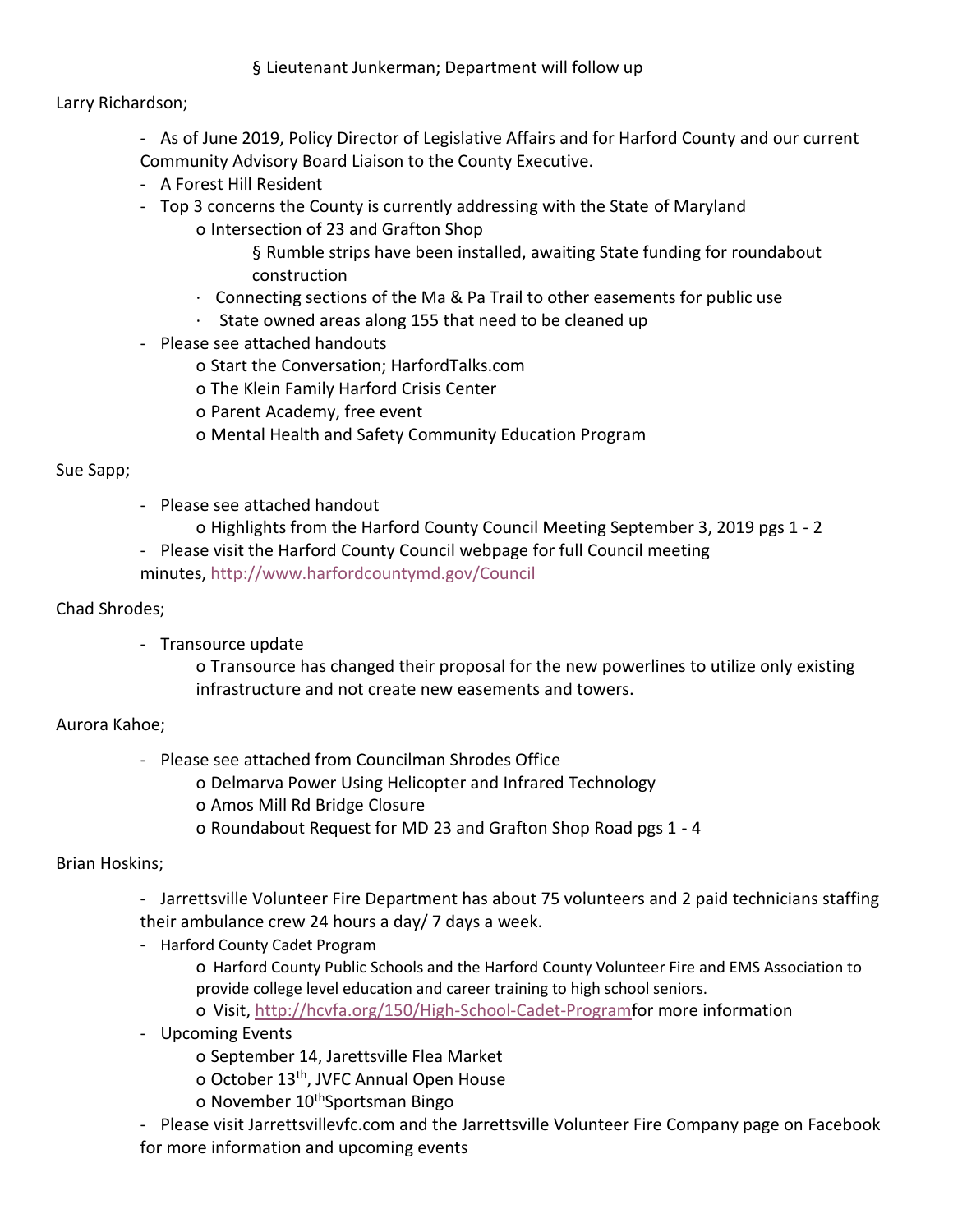## **Speaker:**

Joyce Browning; Gypsy Moth, Tent Caterpillar and Fall Webworm

- Horticulturalist and Master Gardener Program Coordinator
	- o See attached Handout, Master Gardener Program
- There has been an increase in butterflies this year, therefore an increase in worms
	- o See attached Handout, What's Eating My Tree? Pgs 1 4
- Fall Webworm
	- o No concern for old/ mature trees, they can handle the stress
	- o If worms are on a small/ young ornamental tree they should be removed, young trees cannot handle the stress
	- o Webworm bags will be visible into the winter until ice and snow break them out.
- Bagworms
	- o Found in evergreen trees
	- o Need to be removed, they will kill your evergreen
- Tent Caterpillar
	- o Looks like the Fall Webworm but is seen in the Spring
	- o Also, not much of a concern for mature trees
- Harford County Extension Office Upcoming Events;
	- o September 28<sup>th</sup>Native Plant Class
	- o Master Gardener Program
- Spotted Lanternfly
	- o Invasive insect
	- o See attached handout, Spotted Lanternfly

### **OLD BUSINESS:**

Stop Transource Powerlines Harford County;

- Please sign up for important notices by emailing, [stoptransourceiec@gmail.com](mailto:stoptransourceiec@gmail.com)
- Follow the group on Facebook, Stop Transource Power Lines Harford County, MD

### **BOARD OF EDUCATION:**

No Updates

### **ADOPTION OF MIUNUTES FROM PREVIOUS MEETING:**

Dave Seman;

o Minutes from our April meeting were approved by the Executive Board members.

o Our past meeting minutes can be viewed on the County website

at, [http://www.harfordcountymd.gov/1634/Jarrettsville-Norrisville](https://nam05.safelinks.protection.outlook.com/?url=http%3A%2F%2Fwww.harfordcountymd.gov%2F1634%2FJarrettsville-Norrisville&data=02%7C01%7Ckblowery%40harfordcountymd.gov%7C5637a030d3114bac363b08d74032af5c%7C4235188d82284164a04d76ccc8339f8f%7C0%7C0%7C637048458773172181&sdata=ZSEAPpPB%2FtkHiE3Sq8Jvv8xowYEYppAaroq84%2BIXWPg%3D&reserved=0)

o We also email minutes to our email list. Please let us know if you would like your email added to our mailing list.

#### **NEW BUSINESS:**

Nancy Dance;

- The Jarrettsville Sunflowers estimated to begin blooming September  $20<sup>th</sup>$
- Clear Meadow Farm, The Rose Family plant these flowers for our community
- Proceeds from the sunflower field goes to
	- o Norrisville and St Paul United Methodist Churches